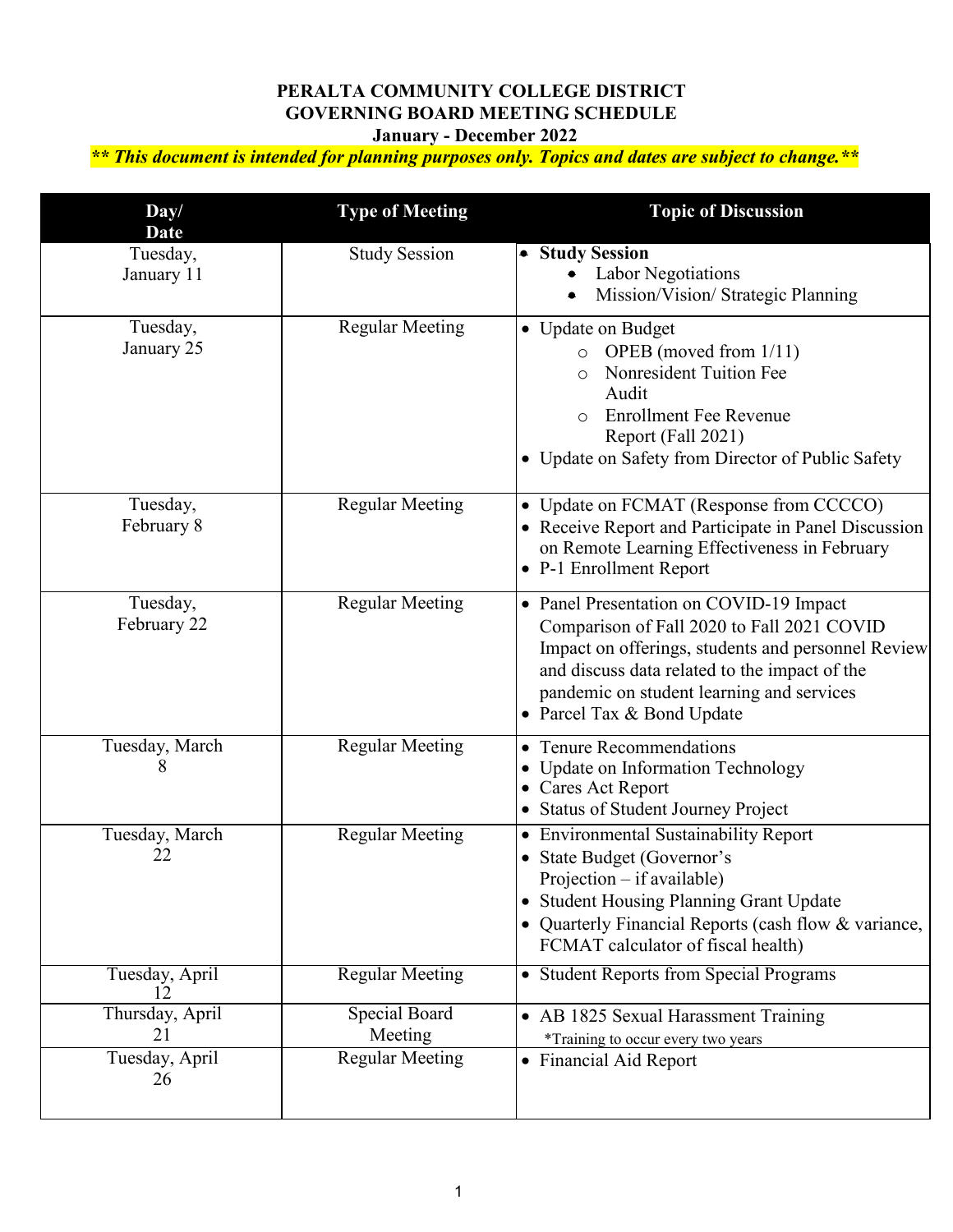| Tuesday, May 10       | <b>Regular Meeting</b>           | • District Strategic Plan – First Reading<br>• Sabbatical Leave Requests/Quarterly<br>Financial Status;<br>• P-2 Enrollment Report Student Success<br>Maintenance Projects<br>Risk Management report<br>Status of all construction projects<br>Status of bond funds<br>Update on Budget/FCMAT Implementation<br>Matrix/ACCJC Recommendations                                                                                                                          |
|-----------------------|----------------------------------|-----------------------------------------------------------------------------------------------------------------------------------------------------------------------------------------------------------------------------------------------------------------------------------------------------------------------------------------------------------------------------------------------------------------------------------------------------------------------|
| Tuesday, May 24       | <b>Regular Meeting</b>           | • Regular Business<br>• COVID-19 Update                                                                                                                                                                                                                                                                                                                                                                                                                               |
| Tuesday, June 14      | <b>Regular Meeting</b>           | • Tentative Budget Presentation and Adoption for<br>FY 2022-23<br>Presentation and first read of the annual Student<br>Equity Plans and the Student Equity and<br>Achievement (SEA) Reports from each College<br><b>Student Trustee Swearing-In</b>                                                                                                                                                                                                                   |
| Tuesday, June 28      | <b>Regular Meeting</b>           | • Quarterly Financial Reports (cash flow & variance,<br>FCMAT calculator of fiscal health) Environmental<br><b>Sustainability Report</b><br>Accreditation Update (if another visit was<br>conducted and PCCD is on June ACCJC agenda)<br>Maintenance Projects<br>$\bullet$<br><b>Risk Management Report</b><br><b>Update on Budget</b><br>Second Read of the annual Student Equity Plans<br>and the Student Equity and Achievement (SEA)<br>Reports from each College |
| Tuesday, July 12      | Board Retreat/Regular<br>Meeting | Board/Chancellor Evaluation and Goals<br>• Update on OPEB                                                                                                                                                                                                                                                                                                                                                                                                             |
| Tuesday, July 26      | <b>Regular Meeting</b>           | • District Strategic Plan – Second Reading<br>• Develop meeting schedule for 2022 with Board<br>Self-evaluation and goal development completed by<br>July 31, 2022<br>• Status of bonds and parcel tax                                                                                                                                                                                                                                                                |
| Tuesday, September 13 | <b>Regular Meeting</b>           | Adopted Budget Presentation FY 2022-23<br>Clery Act Report/Presentation<br>Quarterly SWAP Report (per FCMAT<br>Recommendations)<br>Update on Safety from Director of<br><b>Public Safety</b>                                                                                                                                                                                                                                                                          |
| Tuesday, September 27 | <b>Regular Meeting</b>           | <b>Enrollment Report</b><br><b>Strategic Planning Goal Achievement</b><br><b>Information Technology Report</b>                                                                                                                                                                                                                                                                                                                                                        |
| Tuesday, October 11   | <b>Regular Meeting</b>           | Quarterly Financial Reports (cash flow & variance,<br>FCMAT calculator of fiscal health)<br>5-Year Capital Outlay Report                                                                                                                                                                                                                                                                                                                                              |